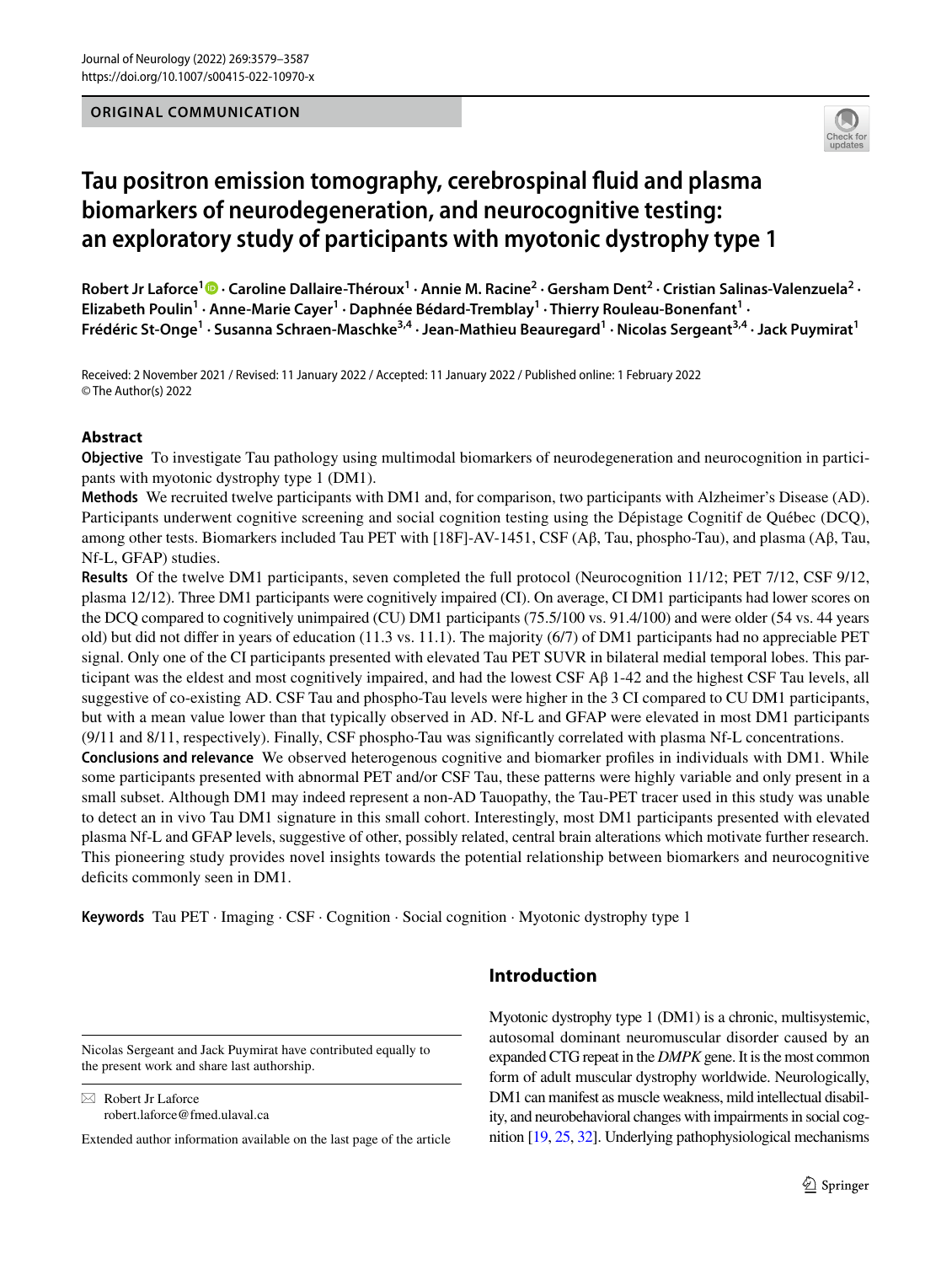are unknown but several neuropathological reports suggest that DM1 may be a Tauopathy where hyper and abnormally phosphorylated microtubule-associated Tau proteins accumulate in a topographic distribution similar to early stages of Alzheimer's disease (AD) [[2](#page-7-1), [15\]](#page-7-2). Others have reported that brain Tau is alternatively spliced in DM1 [\[7](#page-7-3), [11](#page-7-4), [24](#page-7-5)] and CSF Tau levels may be modestly elevated [\[21](#page-7-6), [31\]](#page-8-2). As reported, if Tau is mis-spliced and elevated in the CSF, it could be a pertinent biomarker for brain dysfunction and disease progression, with potential to demonstrate therapeutic beneft in clinical trials.

Structural neuroimaging abnormalities are well documented in prior studies of DM1 participants, including widespread gray matter loss in cortical and subcortical structures, ventriculomegaly, and white matter lesions [\[8](#page-7-7)]. White matter abnormalities [\[27](#page-8-3)], focal hypoperfusion [[22\]](#page-7-8) and reduced glucose metabolism in frontal, parietal and temporal lobes [\[20](#page-7-9)] have also been detected using difusion tensor imaging, SPECT and FDG-PET. By contrast, there are no prior reports investigating Tau pathology in vivo in the brains of DM1 participants despite the fact that various Tau PET ligands are now readily available. One of the most studied Tau PET tracers, [18F]-AV-1451, was employed for this study. While many studies support the use of [18F]-AV-1451 to detect Tau pathology in participants with AD, its value for detecting non-AD Tauopathies is much less understood [\[12,](#page-7-10) [26](#page-8-4)]. DM1 is the only known disease characterized by the preferential aggregation of 0N3R Tau isoforms [[2\]](#page-7-1), and whether [18F]-AV-1451 binds to the conformation of Tau observed in DM1 [[7,](#page-7-3) [28](#page-8-5)] is not yet known. A few studies have examined CSF biomarkers of neurodegeneration in DM1 and have reported fairly similar results. For instance, one study reported a statistically signifcant decrease in CSF Aβ 1-42 concentrations and increased levels of t-Tau in DM1 participants compared to healthy controls [\[31\]](#page-8-2). Similarly, while no statistically signifcant diferences were reported, Peric et al. [\[21\]](#page-7-6) showed that t-Tau and p-Tau levels were numerically higher and  $Aβ$  1-42 was numerically lower in DM1 participants compared to healthy controls.

The goal of this exploratory study was thus to investigate Tau pathology in vivo in a small but well-characterized sample of DM1 participants using several biomarkers of neurodegeneration, including [18F]-AV-1451 Tau PET imaging, CSF and plasma biomarkers. We further aimed to study the relationship between pathology-associated biomarkers and severity of neurocognitive impairments in DM1, including social cognition deficits.

We initially recruited 19 participants with a genetic diagnosis of DM1 and two with Alzheimer's disease (AD) from

## **Methods**

#### **Participants**

neurology clinics at the largest academic tertiary care center in Eastern Quebec City, QC, Canada. The two participants with AD served as quality controls for Tau PET. Seven of the 19 DM1 participants withdrew from the study (3/7 changed their mind upon signing the informed consent, 2/7 were scheduled for surgery, and 2/7 were lost to follow-up); therefore, the fnal analysis sample reported herein included 12 DM1 participants and 2 AD participants. All participants provided written informed consent. This study was approved by the local Research Ethics Board.

#### **Neurocognitive and social cognition testing**

Participants underwent cognitive screening using the Dépistage Cognitif de Québec<sup>20</sup> (DCQ; <http://dcqtest.org/>), the Montreal Cognitive Assessment [[18\]](#page-7-11) (MoCA) and the Mini-Mental State Examination [[6\]](#page-7-12) (MMSE world and 100–7 versions). The DCQ is a 25-min cognitive screening test composed of fve indexes (Memory, Visuospatial, Executive, Language, and Behavioral). It has been validated in both healthy participants and patients with atypical dementias. Assessment of social cognition was performed using the Behavioral Index of the DCQ. The Clinical Dementia Rating [\[17](#page-7-13)] (CDR) was used to grade the relative severity of dementia with scores from 0 (no impairment) to 3 (severe impairment). Participants were designated as cognitively impaired (CI) if their performance fell 2 standard deviations below the mean of the normative sample either on the MoCA or DCQ based on a separate, previously analyzed, normative sample [[9\]](#page-7-14); those not meeting that criterion were considered to be cognitively unimpaired (CU).

## **Tau PET imaging**

During the PET scanning visit, each participant received an intravenous bolus infusion of  $\sim 10$  mCi of  $[^{18}F]$ -AV-1451, a radioligand which preferentially binds to neurofbrillary tangles. Sixty minutes post administration of the radioligand, participants were scanned for 30 min. Images were reconstructed applying scatter and attenuation correction and decay corrected to time of radioligand administration. Reconstructed images were also corrected for motion that might have occurred during scanning. Concomitant to the PET scan, participants also underwent a structural T1 MRI scan for the purpose of PET registration and region of interest (ROI) analysis. Standardized uptake value ratios (SUVR) images were generated using superior-cropped cerebellar gray matter as the reference region and average SUVR values were calculated in key ROIs, including composite ROIs corresponding to Braak I-II, Braak III-IV, and Braak V-VI regions [[1,](#page-7-15) [13,](#page-7-16) [23\]](#page-7-17).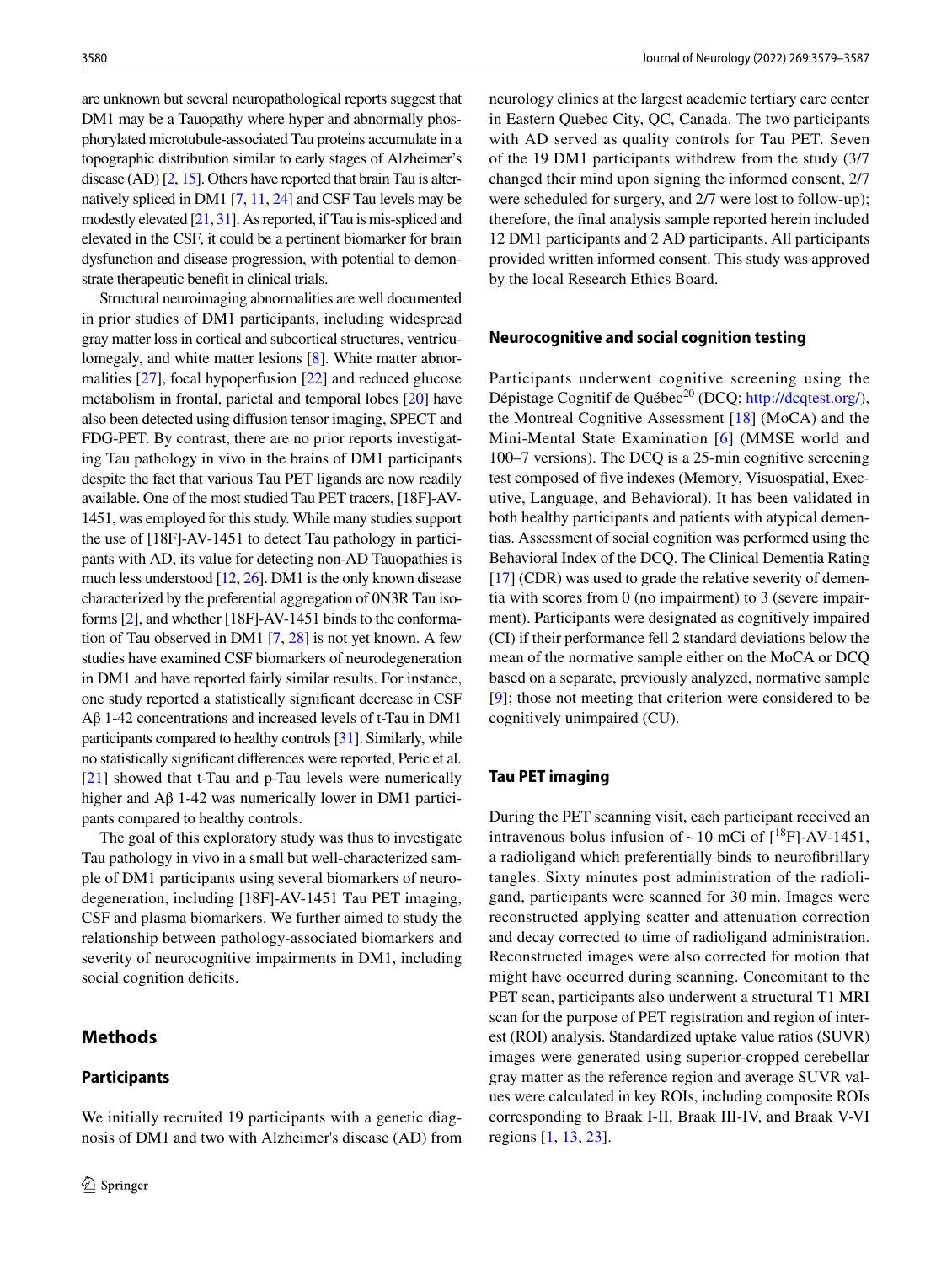#### **CSF biomarkers**

CSF collection was performed through a lumbar puncture by an experienced neurologist. CSF concentrations of Aβ 1-42, Aβ 1-40, total-Tau, and phospho-Tau at threonine 181 were measured with the automated chemiluminescent enzyme-immunoassay (Lumipulse G 1200, Fujirebio Europe, Gent, Belgium). Analysis of the quality controls provided in the kits including three diferent levels of concentrations for each biomarker showed  $CV < 5\%$  (2.3%, 4.8%, 5.0% and 4.0%, respectively). Standard CSF cut-ofs provided by the manufacturer for distinguishing AD from other dementia and controls were 56.6 pg/mL for phospho-Tau, 400 pg/mL for total-Tau, 600 pg/mL for Aβ 1-42 and 6.9% for Aβ 1-42/Aβ 1-40 ratio [[4](#page-7-18)].

## **Plasma biomarkers**

Blood samples were drawn before the lumbar puncture for quantification of plasma levels of amyloid  $A\beta$  1-42 and  $A\beta$ 1-40, total Tau, Glial Fibrillary Acidic Protein (GFAP) and Neuroflament Light Chain (Nf-L). Plasma Aβ peptide assay was performed using the INNO-BIA kit (Fujirebio Europe NV, formely Innogenetics NV, Belgium), based on a multiplex xMAP technique with a LABScan-200 system (Luminex BV, The Netherlands). The interserial CV of Aβ 1-40 was between 7.1 and 7.6% (for levels of 216 and 106 pg/mL, respectively) and the interserial CV of  $\mathsf{A}\beta$  1-42 was between 3.0 and 9.4% (for levels of 93 and 198 pg/ mL, respectively). The Neurology-4-plex assay was used (Lot 501858, Simoa technology, Quanterix Corporation, Lexington, MA, USA) on the SIMOA platform (Simoa technology, Quanterix Corporation, Lexington, MA, USA) to measure Nf-L, total-Tau and GFAP in plasma samples. This plasma biomarker analysis was performed by SpotToLab thanks to the clinical proteomic platform of Montpelier CHU headed by Professor Christophe HIRTZ (c-hirtz@chu-montpellier.fr). The limit of quantifcation for Nf-L was 0.38 pg/mL, total-Tau was 0.10 pg/mL and GFAP was 0.923 pg/mL. Analysis of the quality controls provided with the kit included low and high concentrations of Nf-L, total-Tau and GFAP with a CV lower than 10% (4%, 10% and 6%, respectively). To minimize the matrix efects, all samples were diluted fourfold with the diluent provided in the kit (phosphate buffer with bovine serum and heterophilic blocker solution) before analysis. Median plasma values of ten healthy donors indicated in the data sheet of the kit were: 8.58 pg/mL for Nf-L, 64.2 pg/mL for GFAP and 2.31 pg/mL for total-Tau, respectively; these were used as reference levels for our analysis to indicate abnormality.

#### **Statistical analyses**

Descriptive results are expressed as means $\pm$ SD as well as the median and interval between the 1st and 4th quartile. Although this study is exploratory and primarily hypothesis generating, we performed preliminary analyses to compare biomarker profles between CI vs. CU DM1 participants and to investigate associations between biomarker modalities. First, we performed uncorrected *t* tests on CSF and plasma biomarker levels between CI and CU participants. Second, we examined correlations between CSF and plasma biomarkers through Spearman rank correlation matrix using Graphpad Prism Software 8.4.2; correlations are represented on a heatmap. Spearman correlations between CSF and plasma biomarker levels were also explored (Stata SE 15.1). *P* values < 0.05 were considered significant.

#### **Data availability**

Anonymized data will be made available upon any reasonable request from qualifed investigators.

## **Results**

#### **Neurocognition and social cognition**

Cognitive and social cognition testing scores are provided in Table [1,](#page-2-0) along with demographic information of the 12 DM1 participants and 2 AD participants. The two AD participants (#1 and #2) displayed a classic amnestic AD presentation on cognitive testing (MMSE and MoCA) with impaired episodic memory, visuospatial and executive skills.

<span id="page-2-0"></span>**Table 1** Demographics of the study participants

| DM1 $(n=12)$ | Alzheimer's<br>disease<br>$(n=2)^{*}$ |
|--------------|---------------------------------------|
| 47(11.2)     | 67                                    |
| 3/8          | 1/1                                   |
| 11.2(1.2)    | 12                                    |
| 28.8(1.9)    | 21                                    |
| 28.4(2.1)    | 17                                    |
| 26.6(3.6)    | 13.5                                  |
| 87.0 (9.9)   | N/A                                   |
| 17.8(3.0)    | N/A                                   |
| 0.3(0.6)     | 2                                     |
|              |                                       |

*MMSE* Mini-Mental State Examination, *MoCA* Montreal Cognitive Assessment, *DCQ* Dépistage Cognitif de Québec [\(http://dcqtest.org/](http://dcqtest.org/)), *CSF* cerebrospinal fuid, *CDR* Clinical Dementia Rating

\*Standard deviations are not reported for AD participants given sample size of two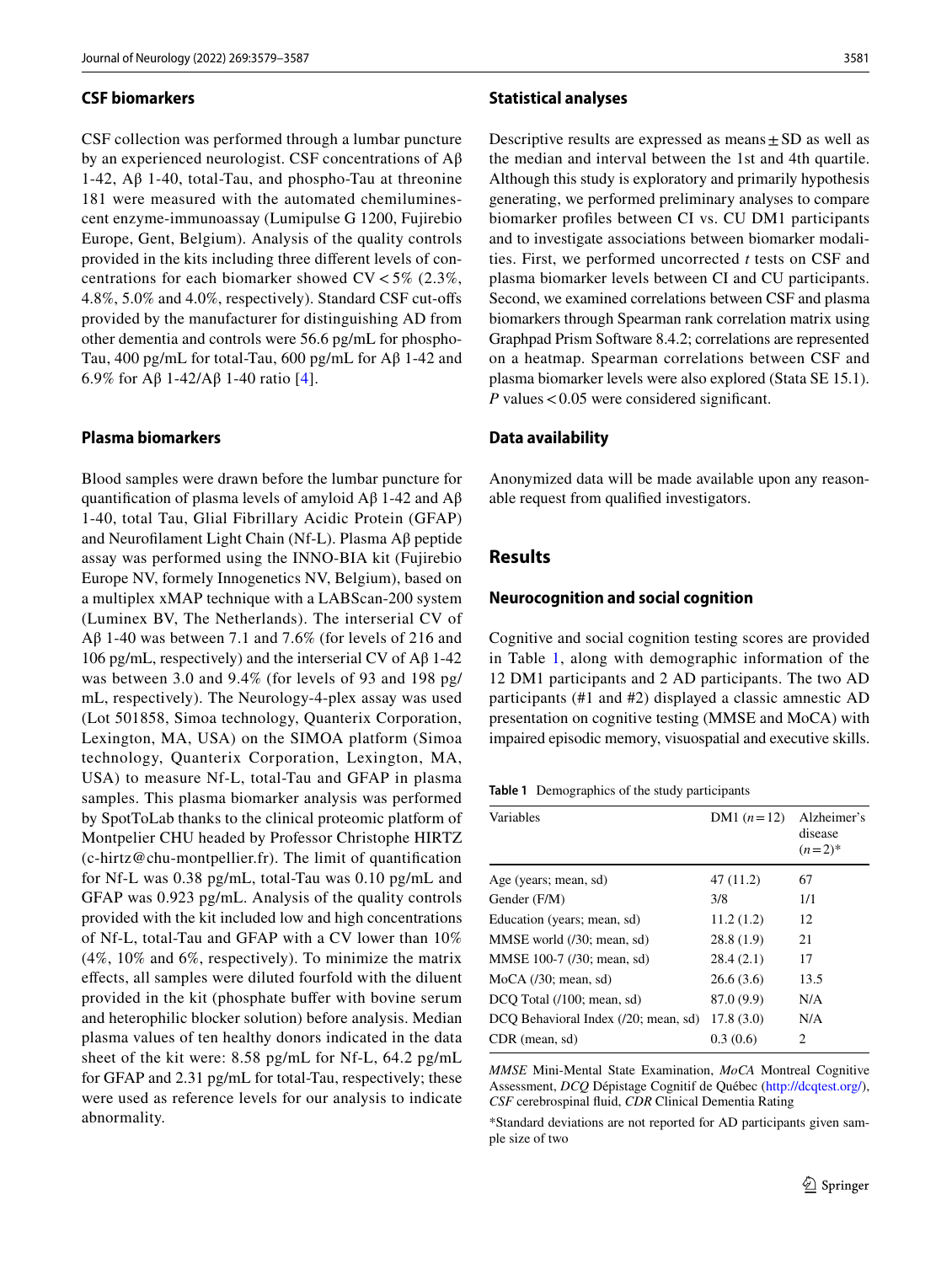As expected, the CDR was higher for the two AD participants compared to the DM1 participants, suggesting greater functional impairment. Three (3/12) DM1 participants (#3, #8 and #19) were CI, as evidenced by lower mean scores on the MMSE (28/30 vs. 29/30), DCQ (79/100 vs. 90/100) and/ or MoCA (23.3/30 vs. 29/30) relative to normative data previously reported [\[9](#page-7-14)]. Their performance on both the MMSE and MoCA indicated executive dysfunctions and the Social Cognition Index of the DCQ indicated signifcant social defcits, both defned by scores which fell 2 standard deviations below the mean of the normative sample. More specifcally, three of the fve indexes of the DCQ were impaired (Executive Index, Visuospatial Index, Social Cognition Index). CI participants were older than CU participants (53 vs. 46 years on average) but did not difer in number of years of education. Finally, there were no correlations between cognitive performance and blood repeat length.

## **Tau PET imaging biomarkers**

The two AD participants (#1 and #2) showed a typical AD-like pattern on Tau PET, including high retention across frontal, parietal, and temporal cortices and the medial temporal lobe; e.g. SUVR  $\geq$  1.5 (average of left and right) across composite ROIs corresponding to Braak stages I-V (see Fig. [1](#page-3-0) and [Supplementary] Table S1). Of the three CI participants, one (#19) presented with increased Tau PET signal bilaterally in the medial temporal lobes (e.g. amygdala and hippocampus; Fig. [1](#page-3-0)). There was also prominent signal in striatum, but this is most likely attributable to off-target binding due to  $AV-1451$ non-specifcity [[10\]](#page-7-19). SUVR values for this participant in the Braak I-II composite were 1.36 (right) and 1.50 (left), nearing that seen in the two AD cases ([Supplementary] Table S1). Patient #19 (aged 69 yo) was also the most severely cognitively impaired of the DM1 participants examined (DCQ =  $61.5/100$ ; MoCA =  $17/30$ ). Patient #8 (aged 45 yo), who was also mildly cognitively impaired (DCQ =  $82.5/100$ ; MoCA =  $30/30$ ), showed slight focal increase in Tau PET signal (e.g. right Braak I-II SUVR = 1.30). Tau PET in the last CI participant (#3) was unremarkable (see Fig.  $1$ ) despite mild cognitive deficits  $(DCQ = 82.5/100; MOCA = 27/30)$ . The CU participants showed no uptake beyond that seen in the cerebellar reference region. Due to the limited signal present, statistical analysis comparing Tau PET SUVR between CI and CU participants was not performed.



<span id="page-3-0"></span>**Fig. 1** MK-6240 Tau PET images of AD (purple) and DM1 (white) participants. Coronal slices are displayed progressing anterior to posterior. SUVR images are overlaid on subject-specifc T1 MRI images,

as well as the outline of the subject-specifc ROI atlas parcellation. SUVR scale is from 1 to 2.5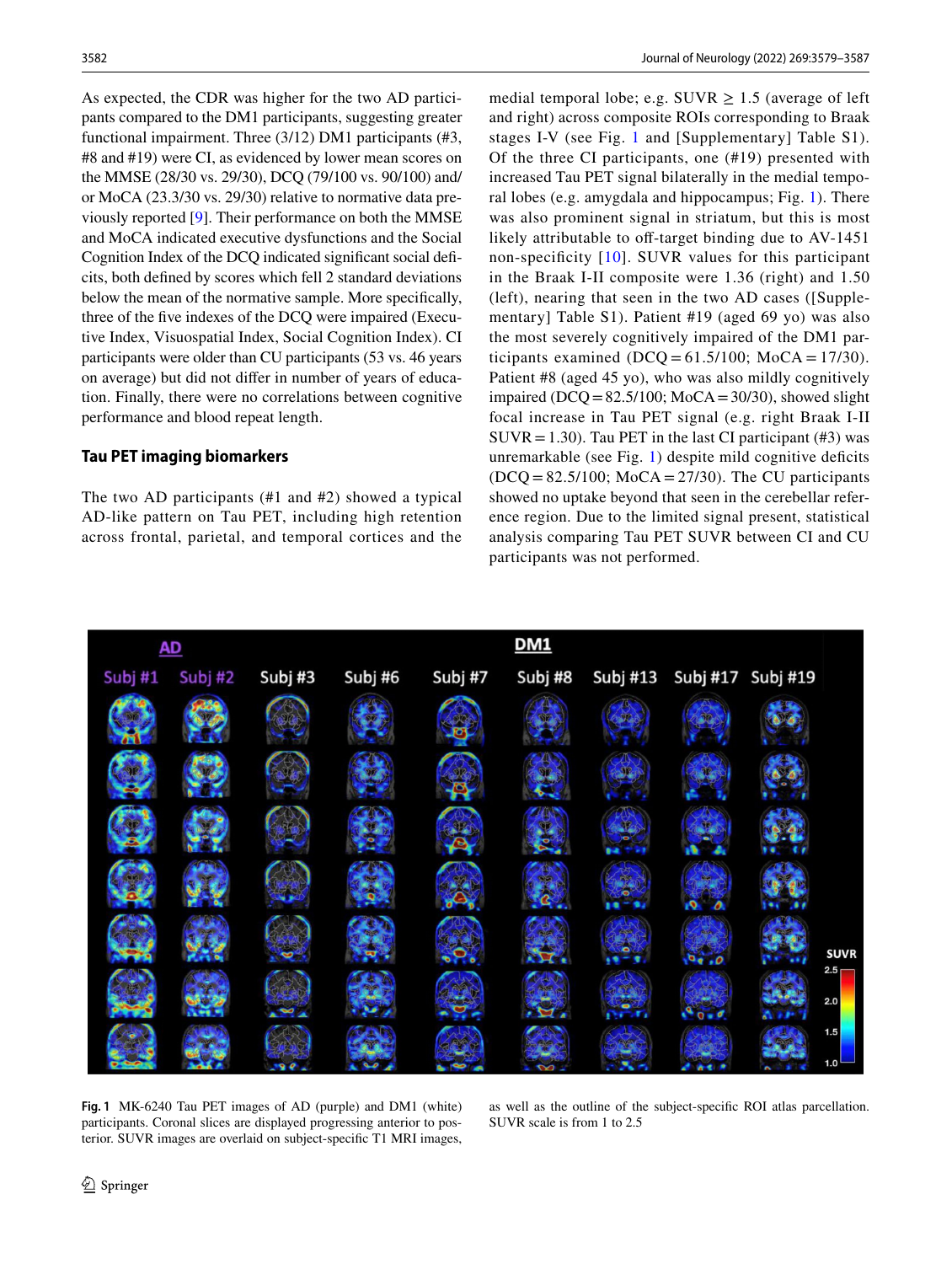#### **CSF biomarkers**

Nine (9/12) DM1 participants completed the CSF portion of the study (see Table [2](#page-4-0)). CSF Total-Tau and phospho-Tau average concentrations were  $256.44 \pm 244$  ng/mL and  $38.88 \pm 24.2$  ng/mL, respectively. These concentrations were below the cut-off thresholds for an AD-like profile  $(i.e. > 400 \text{ pg/mL}$  for total-Tau and  $> 56.6 \text{ pg/mL}$  for phospho-Tau). Interestingly, CSF total-Tau and phospho-Tau levels were on average higher in CI participants (#3, #8 and #19) compared to CU participants (423 vs. 151.6 pg/mL and 64.3 vs. 26.42 pg/mL on average, respectively). Notably, patient #19 had the highest CSF total-Tau and phospho-Tau concentrations.

Average CSF concentration of  $A\beta$  1=42,  $A\beta$  1-40 and  $A\beta$ 1-42/Aβ1-40 ratio in this DM1 series were  $609.78 \pm 270$  ng/ mL,  $7791.67 \pm 2311$  ng/mL and  $8\% \pm 2\%$ , respectively. Therefore, on average, Aβ 1-42 did not reach the threshold for what is considered AD pathological levels  $(<600 \text{ pg/m})$ mL) while  $Aβ$  1-42/ $Aβ$  1-40 ratio was slightly above an AD threshold  $(>6.9\%)$ . The latter appears to be driven by relatively low levels of Aβ 1-40, which refects overall production of amyloid peptides. Together, these data do not support presence of AD-type central amyloidopathy in DM1. When comparing DM1 CI participants to the CU DM1 participants, CSF amyloid markers Aβ 1-42 and Aβ 1-42/Aβ 1-40 ratio were lower in CI (553 vs. 638 pg/mL and 6.0 vs. 8.7% respectively), although this appears to be driven by DM1

patient #19. The mean level of  $A\beta$  1-40 was higher in CI participants compared to CU participants (9060 vs. 7129 pg/ mL).

## **Plasma Biomarkers**

All twelve DM1 participants completed the plasma portion of the study (see Table [3\)](#page-5-0). Plasma biomarkers of neurodegeneration (Nf-L and Tau) and of glial cell lesions (GFAP) were higher in CI participants than CU participants (Nf-L: 50.91 vs. 13.04 pg/mL; Tau: 2.87 vs. 1.59 pg/mL; GFAP: 94.78 vs. 81.95 pg/mL). Of note, plasma Nf-L was markedly higher in patient #19 compared to all other participants (Table [3\)](#page-5-0). Plasma Aβ 1-42/Aβ 1-40 ratio was also higher in CI participants than in CU participants (0.224 vs. 0.193 pg/ mL). The Aβ 1-40 plasma concentrations were similar between CI and CU while  $\text{A}$ β 1-42 plasma concentrations were higher in CI (46.9 pg/mL) versus CU (38.48 pg/mL).

#### **Correlations between CSF and plasma biomarkers**

Correlations were performed using the non-parametric Spearman rank correlation matrix as the cohort is small and the data do not follow a Gaussian distribution (see Fig. [2](#page-5-1)). Plasma Nf-L concentrations were shown to signifcantly correlate with CSF phospho-Tau concentration  $(r=0.90; p=0.005)$ . Of note, this association remained signifcant even after removing participant #19, who had

| Samples       | $A\beta$ 1-42 (pg/mL) | $A\beta$ 1-40 (pg/mL) | $A\beta$ 1-42/ $A\beta$<br>1-40 Ratio $(\%)$ | Total-Tau (pg/mL) | Phospho-<br>Tau (pg/<br>$mL$ ) |
|---------------|-----------------------|-----------------------|----------------------------------------------|-------------------|--------------------------------|
| #3            | 675                   | 9897                  | 6.8%                                         | 444               | 61.3                           |
| #4            | 1158                  | 11,874                | 9.8%                                         | 283               | 53.4                           |
| #6            | N/A                   | N/A                   | N/A                                          | N/A               | N/A                            |
| #7            | 510                   | 5742                  | 8.9%                                         | 135               | 21.7                           |
| #8            | 762                   | 9136                  | 8.3%                                         | 244               | 38.8                           |
| #10           | 635                   | 7298                  | 8.7%                                         | 111               | 20.1                           |
| #12           | 496                   | 5744                  | 8.6%                                         | 281               | 24.2                           |
| #13           | N/A                   | N/A                   | N/A                                          | N/A               | N/A                            |
| #14           | N/A                   | N/A                   | N/A                                          | N/A               | N/A                            |
| #15           | 335                   | 4463                  | 7.5%                                         | 115               | 17.4                           |
| #17           | 694                   | 7823                  | 8.9%                                         | 114               | 19.5                           |
| #19           | 223                   | 8148                  | 2.7%                                         | 581               | 92.8                           |
| Mean          | 609.78                | 7791.67               | 8%                                           | 256.44            | 38.80                          |
| Median        | 635.00                | 7823.00               | $9\%$                                        | 244.00            | 24.20                          |
| SD            | 270.12                | 2311.68               | 2%                                           | 165.14            | 25.79                          |
| 1st quartile  | 496.00                | 5744.00               | 8%                                           | 115.00            | 20.10                          |
| Last quartile | 694.00                | 8148.00               | 9%                                           | 281.00            | 38.80                          |

Standard CSF cut-ofs provided by the manufacturer for distinguishing Alzheimer's disease from other dementia and controls are 56.6 pg/mL for phospho-Tau, 400 pg/mL for total-Tau, 600 pg/mL for Aβ 1-42 and 6.9% for Aβ 1-42/Aβ 1-40 ratio

<span id="page-4-0"></span>

|                  |  | <b>Table 2</b> CSF biomarkers in |  |
|------------------|--|----------------------------------|--|
| DM1 participants |  |                                  |  |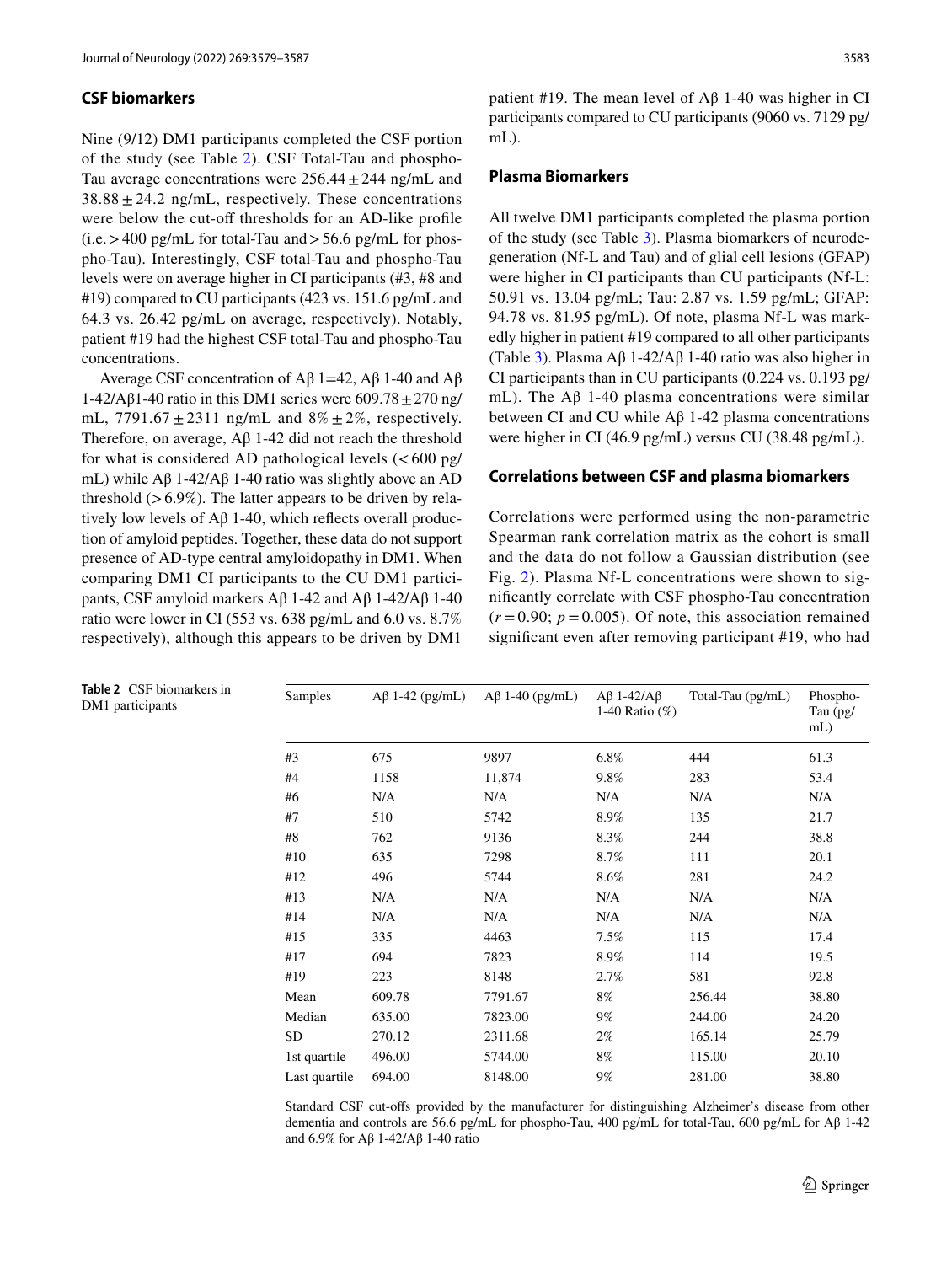| Participant samples | GFAP (pg/mL) | $NF-L$ (pg/mL) | TAU (pg/mL) | $A\beta$ 1-42 (pg/mL) | $A\beta$ 1-40 (pg/mL) | $A\beta$ 1-42/ $A\beta$<br>1-40 Ratio |
|---------------------|--------------|----------------|-------------|-----------------------|-----------------------|---------------------------------------|
| #3                  | 99.75        | 39.08          | 3.78        | 51.6                  | 242.7                 | 0.213                                 |
| #4                  | 70.43        | 15.54          | 0.47        | 48.3                  | 198.0                 | 0.244                                 |
| #6                  | 61.42        | 20.84          | 1.40        | 58.5                  | 267.3                 | 0.219                                 |
| #7                  | 52.15        | 13.69          | 2.63        | 16.2                  | 260.7                 | 0.062                                 |
| #8                  | 92.61        | 12.80          | 2.89        | 42.6                  | 173.1                 | 0.246                                 |
| #10                 | 113.05       | 14.77          | 0.84        | 54.0                  | 212.1                 | 0.255                                 |
| #12                 | N/A          | N/A            | N/A         | 49.5                  | 193.5                 | 0.256                                 |
| #13                 | 48.50        | 4.86           | 1.08        | 31.2                  | 160.8                 | 0.194                                 |
| #14                 | 122.42       | 20.18          | 3.12        | 42.0                  | 188.1                 | 0.223                                 |
| #15                 | 81.50        | 5.70           | 1.56        | 23.1                  | 204.0                 | 0.113                                 |
| #17                 | 106.17       | 8.72           | 1.60        | 34.5                  | 192.9                 | 0.179                                 |
| #19                 | 91.99        | 100.86         | 1.95        | 46.5                  | 216.6                 | 0.215                                 |
| Mean                | 85.45        | 23.37          | 1.94        | 41.50                 | 209.15                | 0.20                                  |
| Median              | 91.99        | 14.77          | 1.60        | 44.55                 | 201.00                | 0.22                                  |
| <b>SD</b>           | 24.80        | 27.35          | 1.04        | 12.85                 | 32.99                 | 0.06                                  |
| 1st quartile        | 65.92        | 10.76          | 1.24        | 33.68                 | 191.70                | 0.19                                  |
| Last quartile       | 99.39        | 20.51          | 2.29        | 48.60                 | 213.23                | 0.24                                  |

<span id="page-5-0"></span>**Table 3** Plasma biomarkers in DM1 participants

For reference, median plasma values of ten healthy donors indicated in the data sheet of the kit were: 8.58 pg/mL for Nf-L, 64.2 pg/mL for GFAP and 2.31 pg/mL for total-Tau, respectively



<span id="page-5-1"></span>**Fig. 2** Correlations between CSF and plasma quantifcations

the highest levels of both biomarkers ( $r = 0.86$ ,  $p = 0.024$ ). Although the associations did not reach statistical signifcance, plasma Nf-L was also highly correlated with CSF total-Tau (*r*=0.71) and with CSF Aβ 1-40 (*r*=0.60). Correlations between Tau PET and fuid biomarkers were not performed due to low SUVR signal in all but one patient.

## **Discussion**

To our knowledge, this is the frst study to explore Tau pathology in vivo in DM1 using Tau PET, CSF, plasma and neurocognitive biomarkers. Overall, the patterns and relationships between cognitive and biomarker profles were heterogenous. Nevertheless, this study adds to a growing body of literature investigating the possible presence of Tau pathology in DM1. It further provides critical insight on sensitivity of tools to detect Tau pathology in vivo in these participants.

Three (3/12) DM1 participants were cognitively impaired, as evidenced by lower average scores on the DCQ and/or MoCA. Their neuropsychological profle indicated primary deficits in executive function and social cognition. Out of the three CI participants, two presented with some level of elevated Tau PET signal in the temporal lobes. The magnitude and extent of Tau PET signal was lower than that typically seen in AD participants, and only strongly present in one of the DM1 participants (#19). While this is consistent with the topological distribution of Tau pathology in neuropathological examination of post-mortem brain of DM1 participants [[5,](#page-7-20) [7](#page-7-3), [15](#page-7-2)], it also aligns with a typical early ADlike pattern with initial Tau deposits in the medial temporal lobes. The other DM1 participants did not show notably increased Tau PET signal relative to the reference region. Prior studies have suggested that [18F]-AV-1451 specifcally binds to 3R/4R paired helical Tauopathy characteristic of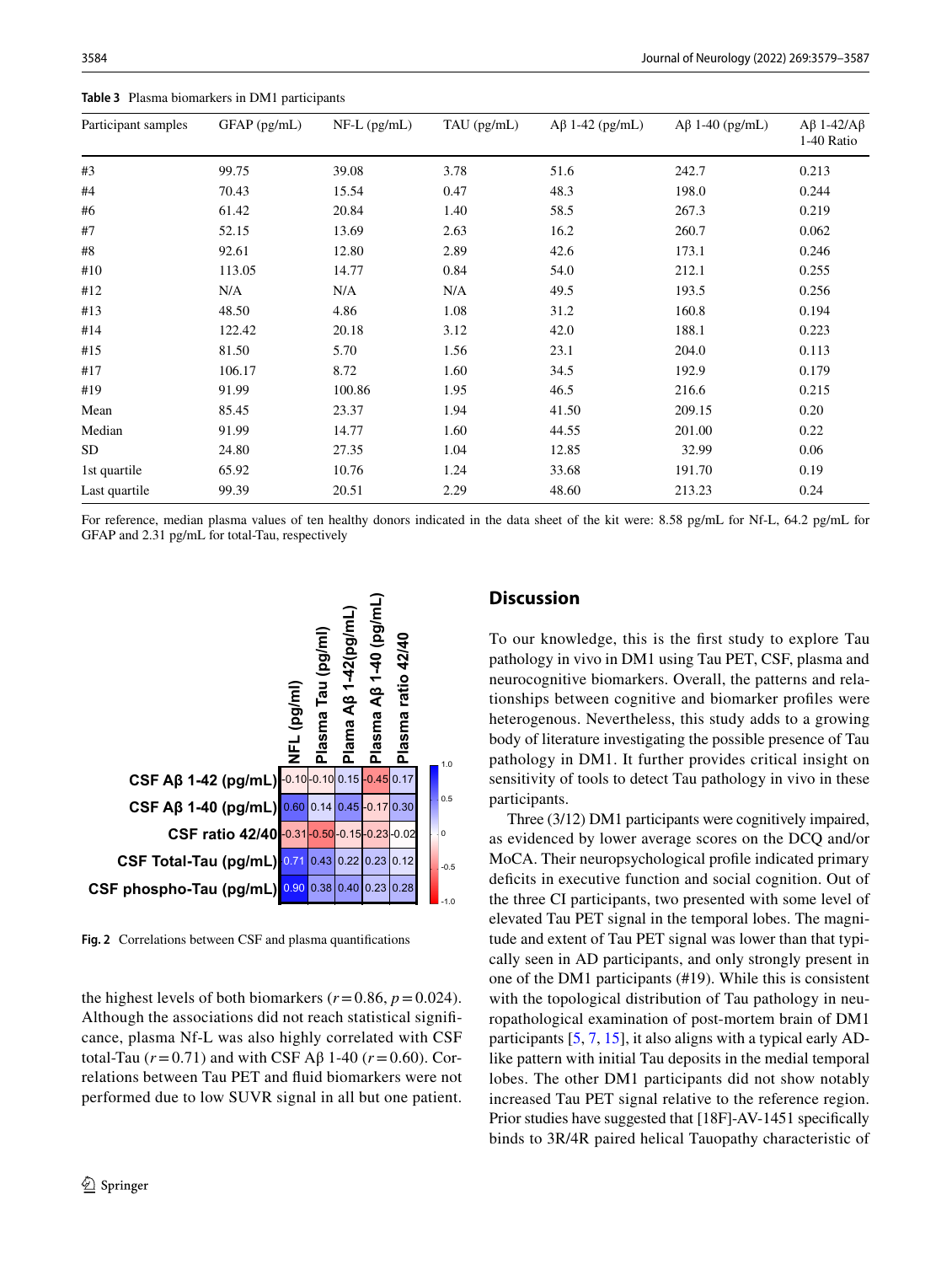AD, with relatively low affinity for other Tau filaments  $[12, 12]$  $[12, 12]$  $[12, 12]$ [26](#page-8-4)]; to our knowledge, no studies have specifcally tested whether 18F-AV-1451 or other available Tau PET tracers bind to the specifc Tau conformation (principally made of 0N3R Tau isoforms) found in DM1 [[2](#page-7-1), [28](#page-8-5)]. Based on the current data showing little to no binding of [18F]-AV-1451 in the majority of DM1 participants in this sample, and only strong binding in the patient with possible concomitant AD, we conjecture that [18F]-AV-1451 either does not bind to DM1-specific Tau conformations, or that it is not sufficiently sensitive to detect the low levels of Tau pathology that are present in many or most DM1 participants. It is also possible that sub-populations of DM1 participants with higher levels of Tau pathology with inclusions made of both 3R and 4R Tau isoforms [\[7](#page-7-3)] that can be detected by [18-F]-AV-1451 exist, but additional studies with larger populations are needed to test that empirically. The potential value of other Tau PET tracers with diferent selectivity or specifcity for DM1-specifc Tau remains to be determined.

Relationships between CSF Tau and phospho-Tau with cognitive impairment were similarly heterogeneous. Two of the three CI DM1 participants (participants #3 and # 19) had elevated CSF total Tau and phospho-Tau above the AD cutoff levels. Levels of CSF Tau and phospho-Tau biomarkers were higher in participants that were CI than CU, but with a mean value lower than that typically observed in AD and more similar to other Tauopathies such as frontotemporal lobar degeneration  $[16]$ . In contrast to the CSF Tau findings, CSF amyloid levels were more homogenous. Apart from one patient (#19), all DM1 participants had normal CSF  $\overrightarrow{AB}$  1-42/ $\overrightarrow{AB}$  1-40 ratio levels suggesting the absence of AD-type central amyloidopathy as reported previously [\[15](#page-7-2)]. If post-mortem analysis of patient  $\#19$  were to confirm a diagnosis of concomitant AD, it is mostly likely that their abnormal CSF amyloid pattern is attributable to AD pathophysiology rather than DM1. At least two other studies have previously analyzed CSF amyloid and Tau levels in DM1 participants [\[21](#page-7-6), [31\]](#page-8-2). In both studies Tau CSF levels in DM1 were greater than in healthy controls. Curiously, both studies also observed lower levels of CSF  $\mathbf{A}\beta$  1-42 in DM1 compared to controls; however, they did not analyze Aβ 1-42/A 1-β40 ratio, which is considered a more reliable measure of cerebral amyloidopathy [[30\]](#page-8-6). This requires further replication given that amyloid deposits are seldom associated to neurofbrillary degeneration in DM1 brains [\[7](#page-7-3), [15](#page-7-2)].

Plasma biomarkers of neurodegeneration (Nf-L and Tau), glial cell lesions (GFAP), and amyloid ( $\text{A}\beta$  1-42,  $\text{A}\beta$  1-40, and  $Aβ$  1-42/ $Aβ$  1-40 ratio) were all higher in CI participants than CU participants in this sample. Plasma Nf-L levels and GFAP levels were increased in most participants (8/10 and 7/10, respectively) relative to median levels in a healthy control sample, indicating that neuronal and glial alterations are possibly common to most DM1 participants; however,

lack of a control sample in this study limits our interpretation. The gliosis in DM1 brain remains ill-defned [[29](#page-8-7)]; increased levels of plasma GFAP could refect an elevated gliosis process in DM1, but this requires further confrmation by post-mortem correlative analyses. Plasma Nf-L was strongly correlated with CSF phospho-Tau. A recent study [\[3](#page-7-22)] observed a similar correlation between plasma Nf-L and CSF Total-tau and phospho-Tau in cognitively normal participants with AD pathology defned by an AD CSF profle, while another study [\[14](#page-7-23)] did not. To our knowledge, this is the frst study to investigate these fuid biomarker associations in DM1 participants. Correlation between CSF pTau and plasma Nf-L may refect increased neuronal injury in both AD and DM1 but post-mortem analyses and replication in other DM1 cohorts are necessary to further corroborate this hypothesis.

This novel study adds to a growing body of research investigating central nervous system abnormalities in DM1, including Tau pathology. While some participants presented with abnormal Tau measured by Tau PET and/or CSF, these patterns were highly variable and only present in a small subset of our sample. Interestingly, the patient with the most severe cognitive impairment in our sample also demonstrated the most elevated Tau PET signal, the highest CSF phospho-Tau and Tau levels, and lowest CSF Aβ 1-42 and  $A\beta$  1-42/  $A\beta$  1-40 levels, consistent with a typical AD biochemical profle. Whether this biomarker signal is related to more severe DM1 pathology or concomitant AD remains unknown and will necessitate further investigation. Indeed, one major limitation of this study is lack of post-mortem data to confrm biomarker sensitivity to DM1 Tau pathology, and to rule out other comorbidities, like AD, which may be contributing to both the observed cognitive impairment and abnormal Tau and/or amyloid biomarkers. A second major limitation is the small sample size; however, this study was designed to be exploratory and hypothesis generating. Postmortem neuropathological examination (e.g., with autoradiographical confrmation of Tau-PET binding in DM1 brain tissue) and studies with larger samples of DM1 participants are necessary to further evaluate whether other Tau PET tracers and/or fuid biomarkers could represent pathological biomarkers in DM1. Studying various Tauopathies using multimodal biomarkers will help elucidate the pathological mechanisms of Tau and may help identify valuable biomarkers to support future therapies and clinical trials.

**Author contributions** RL acted as PI, performed the lumbar punctures and wrote the core of the paper. CD-T wrote a draft of the introduction, reviewed the fnal version, recruited participants and tested them. A-MC, DB-T, TR-B, FSt-O recruited participants, scheduled and tested them. EP helped in analyzing the Tau PET data and brain imaging fles. J-MB acted as expert in nuclear medicine and facilitated Tau PET protocols. JP helped recruiting DM1 participants from his neurology clinics. The Biogen team (AR, CS-V, GD) conducted Tau PET analyze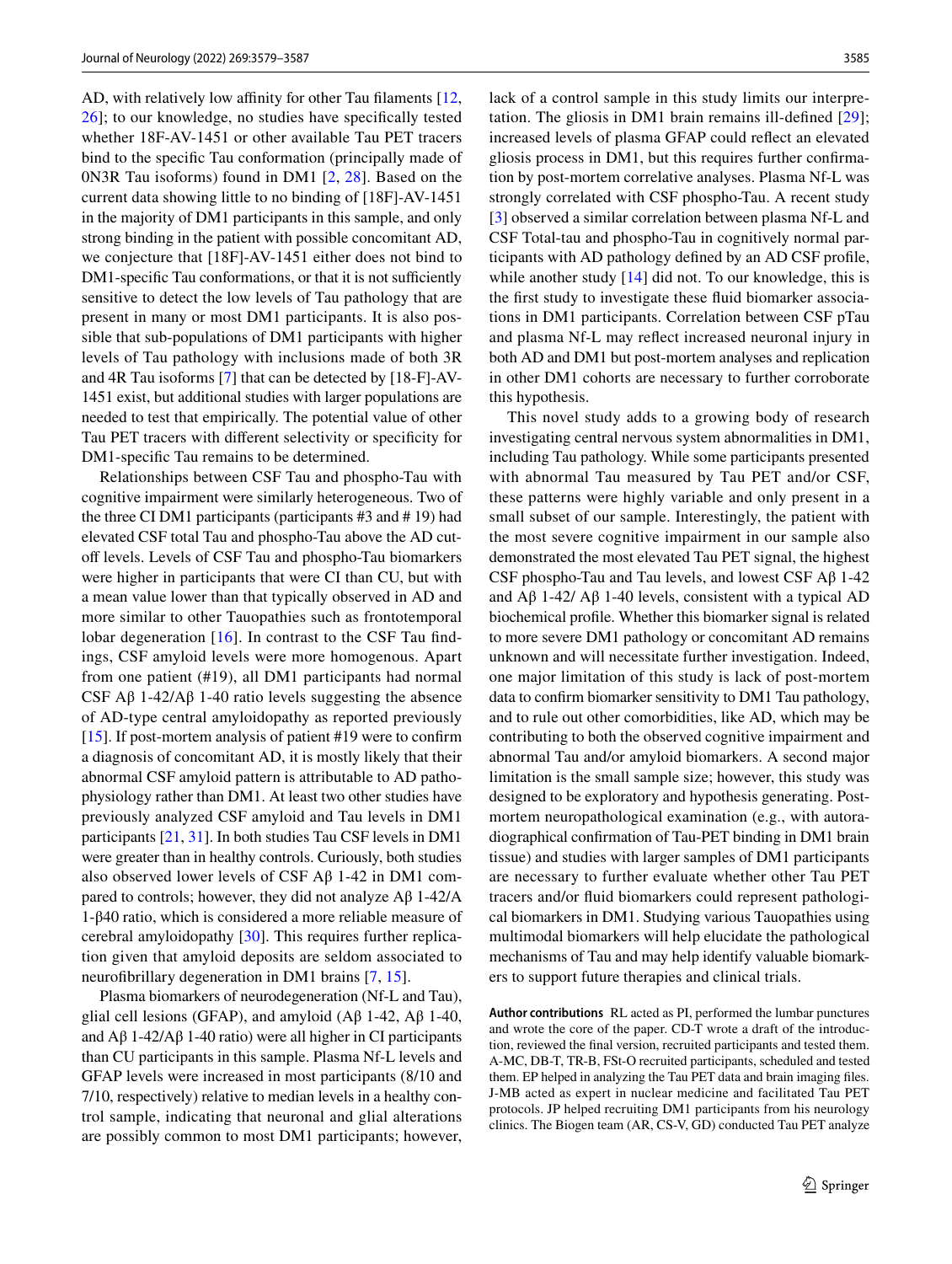and contributed to manuscript writing and revision. The University of Lille, Inserm and CHRU of Lille team (SS-M and NS), conducted CSF and plasma analyses, statistical analyses and co-wrote the manuscript.

**Funding** This study was possible as a result of a grant from AFM Telethon to Robert Laforce, Jack Puymirat and Nicolas Sergeant.

# **Declarations**

**Conflicts of interest** The frst and last authors have no disclosure.

**Ethical standard** This research was approved by the local Research Ethics Committee.

**Open Access** This article is licensed under a Creative Commons Attribution 4.0 International License, which permits use, sharing, adaptation, distribution and reproduction in any medium or format, as long as you give appropriate credit to the original author(s) and the source, provide a link to the Creative Commons licence, and indicate if changes were made. The images or other third party material in this article are included in the article's Creative Commons licence, unless indicated otherwise in a credit line to the material. If material is not included in the article's Creative Commons licence and your intended use is not permitted by statutory regulation or exceeds the permitted use, you will need to obtain permission directly from the copyright holder. To view a copy of this licence, visit <http://creativecommons.org/licenses/by/4.0/>.

# **References**

- <span id="page-7-15"></span>1. Braak H, Braak E (1991) Neuropathological stageing of Alzheimer-related changes. Acta Neuropathol 82:239–259
- <span id="page-7-1"></span>2. Caillet-Boudin ML, Fernandez-Gomez FJ, Tran H, Dhaenens CM, Buee L, Sergeant N (2014) Brain pathology in myotonic dystrophy: when tauopathy meets spliceopathy and RNAopathy. Front Mol Neurosci 6:57
- <span id="page-7-22"></span>3. Clark C, Lewczuk P, Kornhuber J, Richiardi J, Marechal B, Karikari TK, Blennow K, Zetterberg H, Popp J (2021) Plasma neuroflament light and phosphorylated tau 181 as biomarkers of Alzheimer's disease pathology and clinical disease progression. Alzheimers Res Ther 13:65
- <span id="page-7-18"></span>4. Dakterzada F, Lopez-Ortega R, Arias A, Riba-Llena I, Ruiz-Julian M, Huerto R, Tahan N, Pinol-Ripoll G (2021) Assessment of the concordance and diagnostic accuracy between elecsys and lumipulse fully automated platforms and innotest. Front Aging Neurosci 13:604119
- <span id="page-7-20"></span>5. Fernandez-Gomez F, Tran H, Dhaenens CM, Caillet-Boudin ML, Schraen-Maschke S, Blum D, Sablonniere B, Buee-Scherrer V, Buee L, Sergeant N (2019) Myotonic dystrophy: an RNA toxic gain of function tauopathy? Adv Exp Med Biol 1184:207–216
- <span id="page-7-12"></span>6. Folstein MF, Folstein SE, McHugh PR (1975) "Mini-mental state". A practical method for grading the cognitive state of patients for the clinician. J Psychiatr Res 12:189–198
- <span id="page-7-3"></span>7. Jimenez-Marin A, Diez I, Labayru G, Sistiaga A, Caballero MC, Andres-Benito P, Sepulcre J, Ferrer I, Lopez de Munain A, Cortes JM (2021) Transcriptional signatures of synaptic vesicle genes defne myotonic dystrophy type I neurodegeneration. Neuropathol Appl Neurobiol.<https://doi.org/10.1111/nan.12725>
- <span id="page-7-7"></span>8. Labayru G, Diez I, Sepulcre J, Fernandez E, Zulaica M, Cortes JM, Lopez de Munain A, Sistiaga A (2019) Regional brain atrophy in gray and white matter is associated with cognitive impairment in Myotonic Dystrophy type 1. Neuroimage Clin 24:102078
- <span id="page-7-14"></span>9. Laforce R Jr, Sellami L, Bergeron D, Paradis A, Verret L, Fortin MP, Houde M, Roy M, Poulin S, Macoir J, Hudon C, Bouchard RW (2018) Validation of the Depistage Cognitif de Quebec: a new cognitive screening tool for atypical dementias. Arch Clin Neuropsychol 33:57–65
- <span id="page-7-19"></span>10. Laforce R Jr, Soucy JP, Sellami L, Dallaire-Theroux C, Brunet F, Bergeron D, Miller BL, Ossenkoppele R (2018) Molecular imaging in dementia: past, present, and future. Alzheimers Dement 14:1522–1552
- <span id="page-7-4"></span>11. Leroy O, Wang J, Maurage CA, Parent M, Cooper T, Buee L, Sergeant N, Andreadis A, Caillet-Boudin ML (2006) Brain-specifc change in alternative splicing of Tau exon 6 in myotonic dystrophy type 1. Biochim Biophys Acta 1762:460–467
- <span id="page-7-10"></span>12. Leuzy A, Chiotis K, Lemoine L, Gillberg PG, Almkvist O, Rodriguez-Vieitez E, Nordberg A (2019) Tau PET imaging in neurodegenerative tauopathies-still a challenge. Mol Psychiatry 24:1112–1134
- <span id="page-7-16"></span>13. Maass A, Landau S, Baker SL, Horng A, Lockhart SN, La Joie R, Rabinovici GD, Jagust WJ, Alzheimer's Disease Neuroimaging I (2017) Comparison of multiple tau-PET measures as biomarkers in aging and Alzheimer's disease. Neuroimage 157:448–463
- <span id="page-7-23"></span>14. Mattsson N, Zetterberg H, Janelidze S, Insel PS, Andreasson U, Stomrud E, Palmqvist S, Baker D, Tan Hehir CA, Jeromin A, Hanlon D, Song L, Shaw LM, Trojanowski JQ, Weiner MW, Hansson O, Blennow K, Investigators A (2016) Plasma tau in Alzheimer disease. Neurology 87:1827–1835
- <span id="page-7-2"></span>15. Maurage CA, Udd B, Ruchoux MM, Vermersch P, Kalimo H, Krahe R, Delacourte A, Sergeant N (2005) Similar brain tau pathology in DM2/PROMM and DM1/Steinert disease. Neurology 65:1636–1638
- <span id="page-7-21"></span>16. Meeter LHH, Vijverberg EG, Del Campo M, Rozemuller AJM, Donker Kaat L, de Jong FJ, van der Flier WM, Teunissen CE, van Swieten JC, Pijnenburg YAL (2018) Clinical value of neuroflament and phospho-tau/tau ratio in the frontotemporal dementia spectrum. Neurology 90:e1231–e1239
- <span id="page-7-13"></span>17. Morris JC (1993) The clinical dementia rating (CDR): current version and scoring rules. Neurology 43:2412–2414
- <span id="page-7-11"></span>18. Nasreddine ZS, Phillips NA, Bedirian V, Charbonneau S, Whitehead V, Collin I, Cummings JL, Chertkow H (2005) The Montreal Cognitive Assessment, MoCA: a brief screening tool for mild cognitive impairment. J Am Geriatr Soc 53:695–699
- <span id="page-7-0"></span>19. Okkersen K, Buskes M, Groenewoud J, Kessels RPC, Knoop H, van Engelen B, Raaphorst J (2017) The cognitive profle of myotonic dystrophy type 1: a systematic review and meta-analysis. Cortex 95:143–155
- <span id="page-7-9"></span>20. Peric S, Brajkovic L, Belanovic B, Ilic V, Salak-Djokic B, Basta I, Rakocevic Stojanovic V (2017) Brain positron emission tomography in patients with myotonic dystrophy type 1 and type 2. J Neurol Sci 378:187–192
- <span id="page-7-6"></span>21. Peric S, Mandic-Stojmenovic G, Markovic I, Stefanova E, Ilic V, Parojcic A, Misirlic-Dencic S, Ostojic M, Rakocevic-Stojanovic V, Kostic V (2014) Cerebrospinal fuid biomarkers of neurodegeneration in patients with juvenile and classic myotonic dystrophy type 1. Eur J Neurol 21:231–237
- <span id="page-7-8"></span>22. Romeo V, Pegoraro E, Ferrati C, Squarzanti F, Soraru G, Palmieri A, Zucchetta P, Antunovic L, Bonifazi E, Novelli G, Trevisan CP, Ermani M, Manara R, Angelini C (2010) Brain involvement in myotonic dystrophies: neuroimaging and neuropsychological comparative study in DM1 and DM2. J Neurol 257:1246–1255
- <span id="page-7-17"></span>23. Scholl M, Lockhart SN, Schonhaut DR, O'Neil JP, Janabi M, Ossenkoppele R, Baker SL, Vogel JW, Faria J, Schwimmer HD, Rabinovici GD, Jagust WJ (2016) PET Imaging of Tau deposition in the aging human brain. Neuron 89:971–982
- <span id="page-7-5"></span>Sergeant N, Sablonniere B, Schraen-Maschke S, Ghestem A, Maurage CA, Wattez A, Vermersch P, Delacourte A (2001)